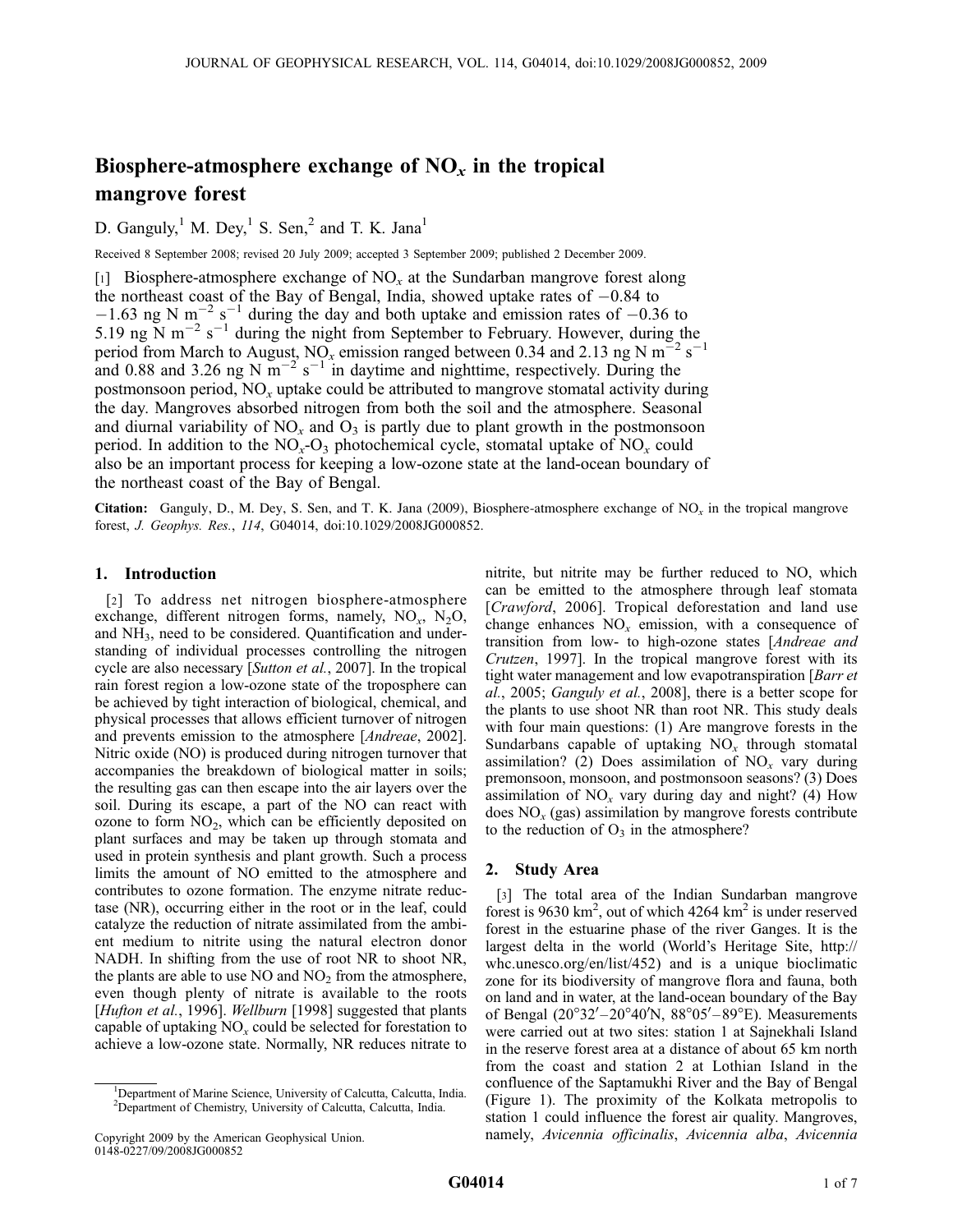

Figure 1. Map showing the station locations.

*marina*, and *Aegiceros* sp., are the dominant species found on both islands. *Excoecaria agallocha* and *Heritiera fomes* are also found on these two islands. Mangrove plants rarely exceed 10 m in height, and the over-forest trajectory of the wind (fetch) is about 15 km.

#### 3. Material and Methods

[4] Observations were made in every month during the new moon at 3 h intervals for 24 h at each site, covering three seasons, premonsoon (March – June), monsoon (July – October), and postmonsoon (November –February), during 2006 – 2007. For micrometeorological and atmospheric NO*<sup>x</sup>* -O<sup>3</sup> measurement, a tower of 25 m height was placed in the deep forest at both sites with computerized weather monitoring sensors (Davis 7440) mounted at 10 and 20 m to measure wind, temperature, and humidity. A sampling train was assembled in duplicate for each NO*<sup>x</sup>* and ozone measurement by connecting in series the prefilter and holder, absorber, a calibrated rotameter, and an air pump (Technovarian AS2). Two sets were run concomitantly at 10 and 20 m. For  $NO_x$ , air was bubbled through 25 mL of an absorbing solution made of 0.1% sodium arsenite solution in 0.4% sodium hydroxide. After a 3 h run  $(1 L min^{-1})$ the contents were quantitatively transferred and mixed with  $H<sub>2</sub>O<sub>2</sub>$  (0.024%), sulphanilamide (2%), and N-(1-naphthyl)ethylenediamine dihydrochloride (0.1%). After a 10 min color development interval, the absorbance was measured at 540 nm against the blank solution [*Jacobs and Hochhieser*, 1958; *APHA Intersociety Committee*, 1977]. Standard solutions of concentrations ranging between 0.04 and 2.0  $\mu$ g NO<sub>2</sub> mL<sup>-1</sup> were used for calibration, and a sensitivity of  $0.002-0.100$  ppmv NO<sub>x</sub> was achieved. Relative error of accuracy for  $\overline{NO_x}$  estimation was  $\pm 3.62\%$ . For ozone, air was drawn through 15 mL of absorbing solution (0.5% solution of 1, 2-di-(4-pyridyl)ethylene in glacial acetic acid) for 0.5 h at a rate of  $0.5 \text{ L min}^{-1}$ . After a 2 h

run 10 mL of the solution was pipetted into a test tube. One milliliter of the color-developing reagent (0.2% aqueous solution of 3-methyl-2-benzothiazolinone hydrazone hydrochloride) was then added, and the mixture was heated in a boiling water bath for 20 min and cooled. The absorbance for yellow-colored azine formation was then measured at 442 nm against the blank solution [*Hauser and Bradley*, 1966]. It was empirically determined that 1.0  $\mu$ g of ozone per milliliter of absorbing solution generates 2.75  $\mu$ g of pyridine-4-aldehyde per milliliter of absorbing solution. Standard solutions of concentrations ranging between 0.0 and 10.0  $\mu$ g of pyridine-4-aldehyde per milliliter in glacial acetic acid were used for calibration. A precision of  $\pm 1\%$ and a sensitivity of  $0.0-3.65 \mu g$  of ozone per milliliter of absorbing solution were obtained. Nonaerated blanks were prepared from absorbing solution that stood in the field for the same length of time as the absorbing solution used in sampling. To minimize sampling and analytical error, each method was calibrated before the measurement of samples. Micrometeorological data were considered as 3 h blocks for mean value to match the trace gas measurement data. To examine the role of soil inorganic nitrogen and leaf nitrate reductase for protein synthesis in the leaf, total inorganic nitrogen in the soil and leaf nitrate reductase activity (LNRA) were measured. Leaf samples were collected from 10 m heights. Total leaf protein was estimated by extracting 500 mg of the sample with a phosphate buffer. The mixture was centrifuged, and the supernatant was used to estimate protein by Lowry's method [*Plummer*, 1971]. For total inorganic nitrogen in soil, 30 g of soil subsample was collected from the surface  $(0-10 \text{ cm})$  and was immediately extracted in 75 mL of 2 mol  $L^{-1}$  potassium chloride (KCl). The mixture was shaken until well mixed and allowed to stand overnight. After 24 h, 4 mL of the supernatant was collected for the estimation of ammonia-nitrogen  $(NH_4^+N)$ and nitrate-nitrogen  $(NO_3^- - N)$  by spectrophotometric method [*Riley et al.*, 1995].

[5] To measure LNRA, 1 g samples of leaves of different mangrove species were homogenized under ice-cold conditions using a 6 mL medium containing 1 mmol ethylenediaminetetraacetic acid (EDTA), 25 mmol cystine, and 25 mmol potassium phosphate buffer adjusted to a final pH of 8.8 with potassium hydroxide. The extract was centrifuged, and 0.2 mL of each extract were used for the change of NADH-dependent nitrate reduction to nitrite followed by its subsequent determination by spectrophotometric method using sulphanilamide and napthyl-ethylene-diamine reagent [*Hageman and Reed*, 1980]. LNRA was expressed as micromoles of nitrite  $(NO<sub>2</sub><sup>-</sup>)$  produced per minute per milligram of leaf protein. The rate of exchange of NO*<sup>x</sup>* between biosphere and atmosphere was calculated considering aerodynamic resistance (*ra*), surface layer resistance  $(r<sub>s</sub>)$ , canopy resistance  $(r<sub>c</sub>)$ , and the concentration difference  $\Delta \chi = \chi_{10} - \chi_{20}$  for forest cover area. With exchange velocity,  $V_C$ , defined as  $1/(r_a + r_s + r_c)$ , net flux, F, was calculated using the relation [*Barrett*, 1998]

$$
F = V_C \times \Delta \chi.
$$

Negative *F* indicates net uptake from the atmosphere to the biosphere, and positive *F* indicates emission. The confidence limit of the flux measurement was calculated using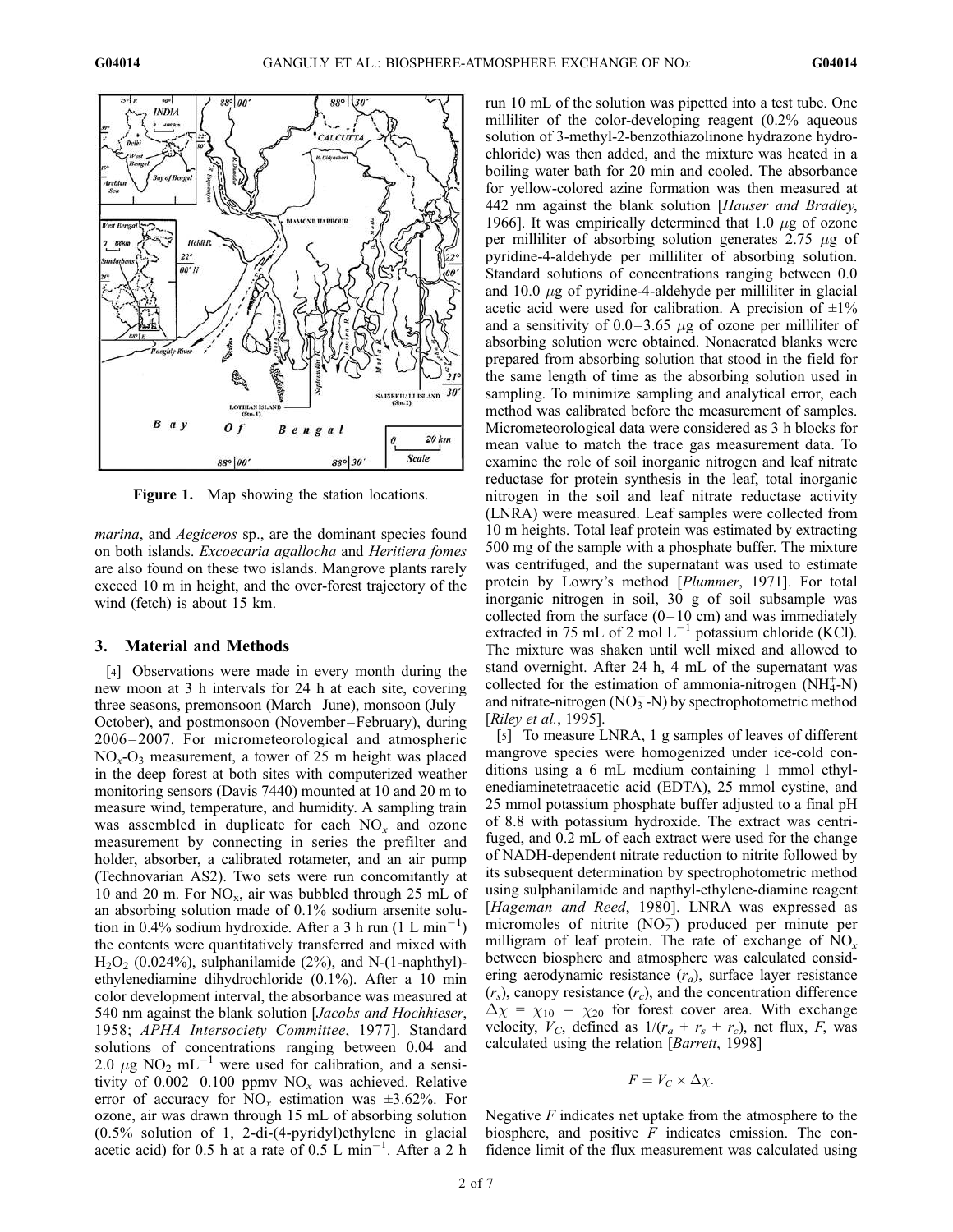Table 1. Seasonal Variations of Micrometeorological Parameters<sup>a</sup>

|                                     | Premonsoon      | Monsoon         | Postmonsoon      |
|-------------------------------------|-----------------|-----------------|------------------|
| Temperature at 10 m $(^{\circ}C)$   | $28.5 \pm 3.47$ | $29.5 \pm 1.9$  | $23.08 \pm 4.5$  |
| Temperature at 20 m $(^{\circ}C)$   | $27.9 \pm 3.0$  | $28.8 \pm 2.0$  | $22.2 \pm 4.7$   |
| Wind velocity at 10 m (m $s^{-1}$ ) | $1.93 \pm 1.40$ | $1.28 \pm 1.13$ | $0.72 \pm 0.72$  |
| Wind velocity at 20 m (m $s^{-1}$ ) | $2.82 \pm 1.3$  | $1.76 \pm 1.45$ | $1.7 \pm 1.11$   |
| Wind direction (deg)                | $135 - 360$     | $45 - 135$      | $270 - 360$      |
| Frictional velocity (m $s^{-1}$ )   | $0.51 \pm 0.36$ | $0.66 \pm 0.19$ | $0.58 \pm 0.29$  |
| $Z_0$ (m)                           | $4.91 \pm 2.31$ | $5.77 \pm 2.21$ | $6.46 \pm 2.08$  |
| Pressure (mm)                       | $757 \pm 1.36$  | $754.1 \pm 3.1$ | $763.4 \pm 1.76$ |
| Humidity $(\%)$                     | $81.5 \pm 16.9$ | $89 \pm 11$     | $71.4 \pm 18.3$  |
| Canopy resistance $(r_c)$ at day    | $117 \pm 32$    | $113 \pm 5$     | $134 \pm 33$     |
| Canopy resistance $(r_c)$ at night  | $191 \pm 22$    | $191 \pm 6$     | $245 \pm 43$     |

<sup>a</sup>Mean of station 1 and station  $2 \pm SD$ .

the relation  $\bar{X} \pm ts/\sqrt{N}$  where  $\bar{X}$  is the mean value, *s* is the standard deviation, *N* is the number of observations, and *t* is the statistical factor that depends on the number of degrees of freedom and the confidence level derived [*Christian*, 2001]. The aerodynamic resistance was evaluated from the relation [*Wesely and Hicks*, 1977]

$$
r_a = \frac{\ln(Z/Z_0) - \Psi_c}{ku^*}
$$

;

where  $Z_0$  is the roughness height and  $\Psi_c$  is a correction function for atmospheric stability. It serves to increase *r<sup>a</sup>* for stable conditions and decrease it for unstable conditions. The equations for the correction functions are [*Wesely and Hicks*, 1977]

Stable condition

$$
\Psi_c = -5(Z/L), \ \ 0 < Z/L < 1
$$

Unstable condition

$$
\Psi_c = \exp\left[0.0598 + 0.39 \ln(-Z/L) - 0.09\{\ln(-Z/L)\}^2\right],
$$
  
0 > Z/L > -1.

The correction functions are expressed in terms of a stability parameter *Z*/*L*, in which *Z* is the height and *L* is the Obukhov scale length. From the wind speed values  $u_2$  and  $u_1$  at two heights,  $Z_2$  and  $Z_1$ , the friction velocity,  $u^*$ , was calculated as

$$
u^* = k(u_1 - u_2) / \ln(Z_2/Z_1),
$$

where  $k$  is the Von Karman constant.  $Z_0$  was determined by plotting the wind profile as ln *Z* versus *u*. The slope of the resulting straight line is  $k/u^*$ , and the intercept is  $\overline{\ln Z_0}$ . For forest cover, a displacement length, *d*, equal to 80% of the average height of the roughness element (mangrove plants have an average height of 10 m) was considered [*Panofsky and Dutton*, 1984]. The scale length, *L*, was evaluated by the use of Pasquill stability classes A–F [*Pruppacher and Klett*, 1978]. A relation between the Pasquill stability classes, the roughness length, *Z*0, and *L* as given by *Golder* [1972] was used for the calculation of 1/*L*:

$$
1/L = a + b \log Z_0,
$$

where *a* ranges between  $0.035$  and  $-0.096$  and *b* ranges between  $0.029$  and  $-0.036$ .

[6] Surface layer resistance, *r<sup>s</sup>* , for forest cover was calculated using the following relations [*Wesely and Hicks*, 1977]:

 $kB^{-1} = 2(K/De)^{2/3}$ 

$$
f_{\rm{max}}
$$

and

$$
r_s=B^{-1}/u^*,
$$

where  $B^{-1}$  is the transfer function, *k* is the Von Karman constant, *K* is the thermal diffusivity of air, and *Dc* is the molecular diffusivity

$$
Dc = D_0 (T_2/273)^{1.5},
$$

where  $T_2$  is the temperature at 20 m height and  $D_0$  (cm<sup>2</sup> s<sup>-1</sup>) is 0.115 for  $NO_x$  and 0.124 for  $O_3$ .

[7] For canopy resistance,  $r_c$ , the following relation was used:

$$
r_c = \{[\ln(z - d) - \Psi_c]/ku^*\} - (r_a + r_s),
$$

where *d* is the zero plane displacement, being in the range 0.7– 0.8 of mean plant height [*Panofsky and Dutton*, 1984; *Hicks*, 1989].

[8] *Parrish et al.* [1987] extensively intercompared the gradient method with the enclosure technique, and an excellent agreement between these two independent methods was obtained over a three-order magnitude range of soil  $NO_x$  emission. The photo dissociation rates for  $NO_2 (J_{NO_2})$ were computed at station 2 for the variation of solar zenith angle,  $\alpha$ , with time (90°–45.51° in December and 78.54°–  $3.99^\circ$  in July) using the relation [*Parrish et al.*, 1983]

$$
J_{NO_2}(\alpha) = 0.1305 \exp(-0.36 \sec \alpha).
$$

Stepwise regression analyses were done using the Minitab (version 4.0) statistical package. The horizontal gradients in concentrations of  $NO_x$  and  $O_3$  between the two stations were used to calculate the advection error, and their vertical gradient with time over the height interval  $10-20$  m was considered as a storage error. The errors introduced through advection, storage, and photolysis of NO*<sup>x</sup>* were estimated. Advection error ranged from 0.07% to 1.8% for NO*<sup>x</sup>* and from  $0.06\%$  to  $0.48\%$  for  $O_3$ . Storage error ranged from 0.87% to 4.06% for  $NO_x$  and from 0.23% to 1.93% for  $O_3$ . Data for flux measurements were considered only when the coefficient of variation was below 1% for air temperature and below 5% for wind velocity during the 3 h of each sampling.

#### 4. Results and Discussion

[9] Annual movement of the Intertropical Convergence Zone in this part of the world produces significant changes in micrometeorological parameters throughout the year because of differential temperature and frictional length in different seasons (Table 1). Mean canopy resistances of  $134 \pm 33$  s m<sup>-1</sup> for the day and  $245 \pm 43$  s m<sup>-1</sup> for the night were found during postmonsoon with minimum humidity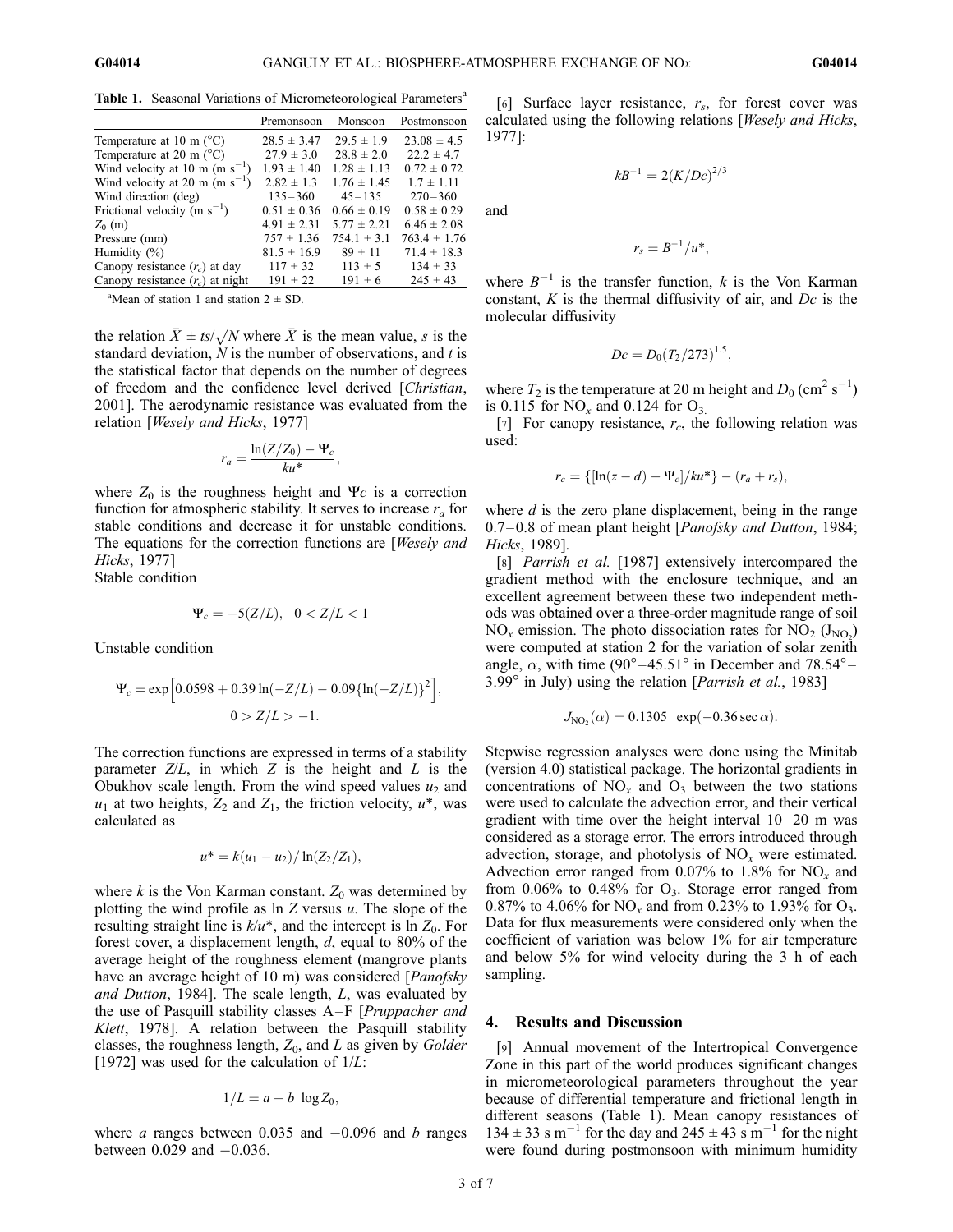

Figure 2. Monthly variation of mean atmospheric NO*<sup>x</sup>* at 10 and 20 m height. Vertical bars represent 95% confidence limit.

and temperature (Table 1). During the postmonsoon season, temperature and humidity were significantly different relative to premonsoon ( $p = 0.067$ ) and monsoon ( $p < 0.001$ ) seasons. *Eugster and Hesterberg* [1996] observed median minimum stomatal resistance of 120 s  $m^{-1}$  for moist conditions and a maximum of 50 s  $m^{-1}$  for a litter meadow at a rural site in the Swiss plateau with relatively dry soil. *Hargreaves et al.* [1992] reported minimum canopy resistance of 100 s  $m^{-1}$  over a drained marshland pasture in southeast England. A diurnal maximum temperature difference of  $13.0^{\circ}$ C was observed in December, and a minimum of 3.9°C was observed in June. During premonsoon and postmonsoon seasons, inversion of temperature, i.e., temperature increase with altitude, was observed in the night between 0000 and 0400 LT.

[10] Progressive decrease of  $NO<sub>x</sub>$  was observed from a maximum of  $4.34 \pm 1.49$  ppby in January to a minimum of  $1.57 \pm 0.19$  ppby at 10 m in the month of September (Figure 2). During the period of September to February, the biosphere-atmosphere  $NO_x$  exchange rates of  $-0.84$  to  $-1.63$  ng N m<sup>-2</sup> s<sup>-1</sup> in the day and -0.36 to 5.19 ng N  $m^{-2}$  s<sup>-1</sup> in the night were observed. However, during the

period of March to August, the ecosystem showed NO*<sup>x</sup>* emission without any uptake and ranged from 0.34 to 2.13 ng N m<sup>-2</sup> s<sup>-1</sup> in the day and from 0.88 to 3.26 ng N  $m^{-2}$  s<sup>-1</sup> in the night (Figure 3).

[11] Photolysis rates of  $0.01-0.28$  ng N m<sup>-2</sup> s<sup>-1</sup> could result in a 5.2% error for the  $NO_x$  flux estimate. Relative uncertainties introduced by these three processes in the NO*<sup>x</sup>* flux measurement were found to be 5.12% – 6.68%. Diurnal variation of  $NO<sub>x</sub>$  exchange flux during the postmonsoon season is given in Figure 4. The data showed increased NO*<sup>x</sup>* uptake with increasing solar radiation in the day followed by its emission in the night, which could be attributed to stomatal uptake in the daytime. The stomata close during the night, which could reduce  $NO_x$  uptake [*Hill*, 1971]. Mangrove soil bacterial influence on  $NO<sub>x</sub>$  emission was expected to be low during the nighttime diurnal minimum temperature compared to the daytime temperature [*Williams et al.*, 1988]. From long-term flux measurements of NO*<sup>x</sup>* over moorland in Scotland, *Fowler et al.* [1998] suggested that removal of  $NO_x$  could be regulated to some extent by soil production, but the major sink for  $NO<sub>2</sub>$  was owing to stomatal uptake. *Hargreaves et al.* [1992] observed a net sink for atmospheric  $NO_x$  in the drained marshland pasture in southeast England.  $NO_x$  emission and high  $NO_x$  in nighttime in the present study are mainly because of the closing of mangrove leaf stomata. *Ganguly et al.* [2008] observed seasonality in daytime photosynthetic  $CO<sub>2</sub>$ sequestration over the Sundarban mangrove forest with a minimum rate of 22.7  $\mu$ m m<sup>-2</sup> s<sup>-1</sup> during monsoon season and a maximum rate of 225  $\mu$ m m<sup>-2</sup> s<sup>-1</sup> during postmonsoon season (February). Annual variation of  $CO<sub>2</sub>$  emission in the night ranged from 52.3 to 95.4  $\mu$ m m<sup>-2</sup> s<sup>-1</sup>. Net sink strength for  $CO_2$  was found to be 206 Gg d<sup>-1</sup>. This mangrove ecosystem showed a sink for NO*<sup>x</sup>* in postmonsoon when photosynthetic  $CO<sub>2</sub>$  uptake was the highest. Seasonal variation of total inorganic nitrogen in the sediment (TIN) and atmospheric NO*<sup>x</sup>* showed greater concentration in the postmonsoon season (Table 2).

[12] The significance of leaf protein was tested by multiple regression analysis. The dependent variable was leaf protein, and the independent variables were TIN, NO*<sup>x</sup>* flux  $(F_{\text{NO}_x})$ , and LNRA. Statistical analysis revealed significant correlation between leaf protein and independent variables



**Figure 3.** Monthly variation of mean  $NO<sub>x</sub>$  exchange flux in the daytime and nighttime  $(n = 12$  for one diurnal cycle in each month observed at two stations). Vertical bars represent 95% confidence limit.



Figure 4. Diurnal variation NO*<sup>x</sup>* emission and uptake flux in the postmonsoon period.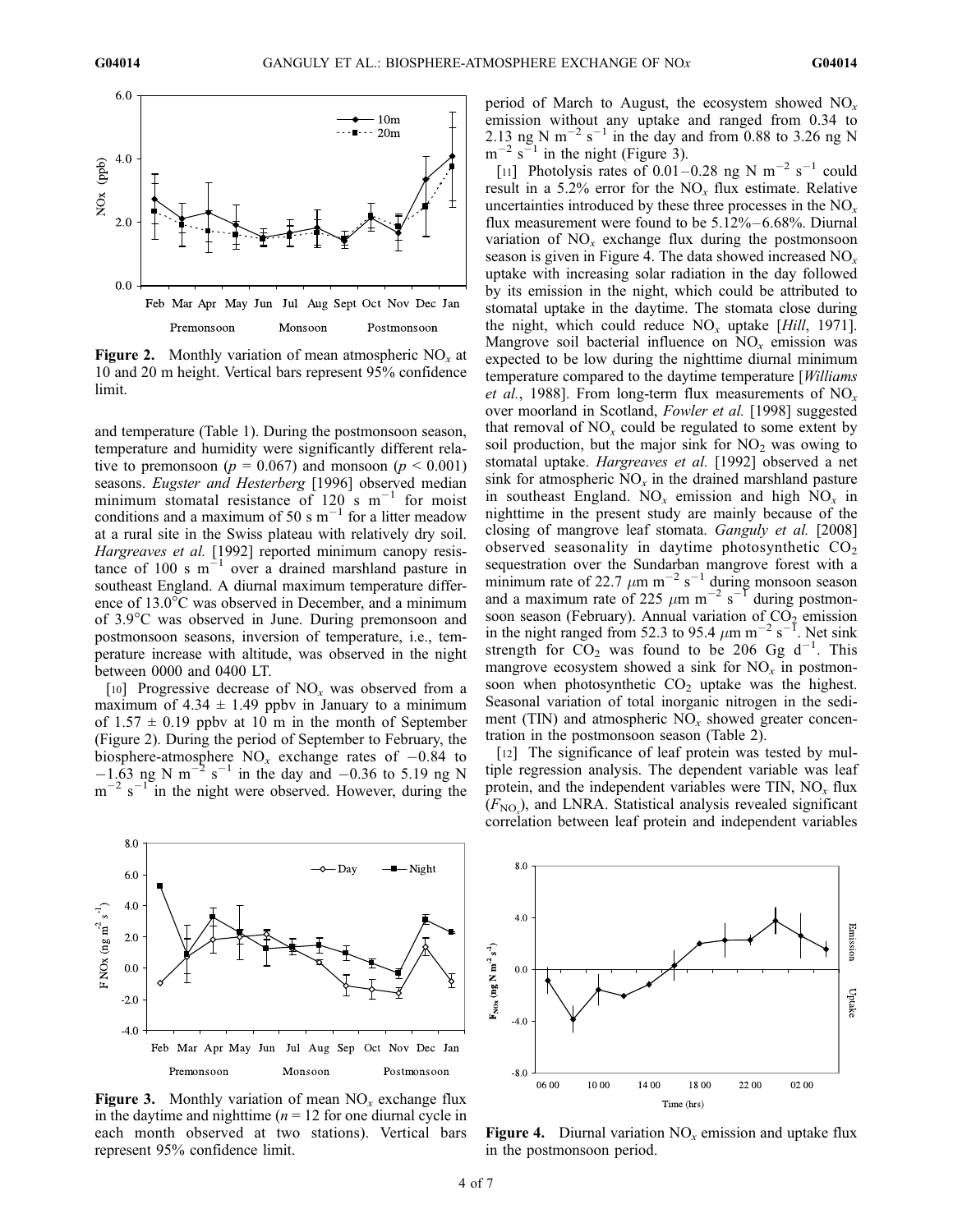Table 2. Seasonal Variation of Leaf Protein, Total Inorganic Nitrogen in the Mangrove Sediment, Leaf Nitrate Reductase Activity, and  $NO_x$  and  $O_3$  in the Air<sup>a</sup>

|                                                  | Premonsoon        | Monsoon           | Postmonsoon       |
|--------------------------------------------------|-------------------|-------------------|-------------------|
| P (mg/g dry weight)                              | $150.5 \pm 10.4$  | $177.9 \pm 12.4$  | $151.2 \pm 1.4$   |
| TIN $(\mu g g^{-1})$                             | $2.91 \pm 0.48$   | $3.49 \pm 0.28$   | $3.99 \pm 1.58$   |
| LNRA ( $\mu$ mol NO <sub>2</sub> m <sup>-1</sup> | $0.204 \pm 0.004$ | $0.213 \pm 0.002$ | $0.203 \pm 0.009$ |
| $(mg$ leaf protein) <sup>-1</sup> )              |                   |                   |                   |
| $NOr$ at station 1 (ppbv)                        | $6.0 \pm 1.73$    | $3.9 \pm 0.9$     | $9.36 \pm 3.2$    |
| $NOr$ at station 2 (ppbv)                        | $5.23 \pm 0.7$    | $3.58 \pm 0.45$   | $6.61 \pm 1.72$   |
| $O_3$ at station 1 (ppbv)                        | $32.99 \pm 5.3$   | $23.87 \pm 5.91$  | $31.35 \pm 2.31$  |
| $O3$ at station 2 (ppbv)                         | $24.32 \pm 3.9$   | $13.03 \pm 5.1$   | $21.03 \pm 2.48$  |

<sup>a</sup>P, leaf protein; TIN, total inorganic nitrogen in the mangrove sediment; LNRA, leaf nitrate reductase activity.

tested  $(R = 0.92, p = 0.016)$  with 85.2% explained variability. Stepwise regression analysis of data (Table 3) showed that soil inorganic nitrogen could explain only 10.3% of the variation of leaf protein compared to 44.1% and 30.8% by  $F_{\text{NO}_x}$  and LNRA, respectively. Once  $\text{NO}_x$  was taken up into the apoplast,  $NO_2$  was dissolved to form  $NO_3^-$  and  $NO_2^-$ [Lea et al., 1994], followed by their reduction to NH<sub>4</sub>, which could be assimilated into amino acids via the normal enzymatic pathways: nitrate reductase, nitrite reductase, and the glutamine synthetase and glutamate synthase cycle [*Stulen et al.*, 1998]. *Muller et al.* [1996] observed a negative feedback effect of atmospheric  $NO<sub>2</sub>$  uptake on nitrogen uptake by the roots of *Picea abies* (L.) Karst., and the contribution of atmospheric nitrogen was found to be  $10\% - 15\%$  toward the total plant nitrogen budget.

[13] In measurements of  $NO<sub>2</sub>$  uptake by a wide range of conifer and broadleaf tree species as well as agricultural plants, *Rogers et al.* [1979] found that its uptake was favored by its rapid reaction with apoplast components and was controlled by diffusive resistance of the stomatal aperture.  $NO<sub>2</sub>$  uptake by external (cuticular) surfaces of vegetation was confirmed with a deposition velocity of 1 mm s<sup>-1</sup> for canopies of vegetation with closed stomata [*Rogers et al.*, 1979; *Hanson and Lindberg*, 1991; *Thoene et*  $al.$ , 1991]. *Hargreaves et al.* [1992] showed no  $NO<sub>2</sub>$  uptake at night, but daytime deposition velocities were consistent with stomatal uptake with negligible mesophyll resistance. The data on the uptake by plants at higher concentrations  $(\sim 100 \text{ ppbv NO}_2)$  indicated an uptake on the surface of the leaves in addition to the flux through stomata. The ambient concentration leading to no net biosphere-atmosphere exchange (uptake rate is equal to emission rate) is known as the compensation point [*Sutton et al.*, 1998], and *Johansson* [1987] observed a  $NO<sub>x</sub>$  compensation point in

Table 3. Multiple Regression Analysis With a Stepwise Variable Selection<sup>a</sup>

| Predictor                                                 | $R^2$ |       |      |    |
|-----------------------------------------------------------|-------|-------|------|----|
|                                                           |       |       |      | n  |
| $F_{\text{NO}_x}$ (ng N m <sup>-2</sup> s <sup>-1</sup> ) | 44.1  | 0.051 | 5.53 | 15 |
| LNRA ( $\mu$ mol NO <sub>2</sub> min <sup>-1</sup>        | 749   | 0.016 | 8.96 | 15 |
| $(mg protein)^{-1}$ )                                     |       |       |      |    |
| TIN ( $\mu$ g (g dry soil) <sup>-1</sup> )                | 852   | 0.016 | 9.62 | 15 |

<sup>a</sup>The dependent variable, leaf protein content (in mg (g dry leaf)<sup>-1</sup>), is not shown. Protein (P) =  $-102 - 1.86 F_{NO_x} + 1354 LNRA - 3.21 TIN$ . The independent variables are NO<sub>x</sub> flux  $(F_{NO_x})$  (ng N m<sup>-2</sup> s<sup>-1</sup>), leaf nitrate reductase activity (LNRA) in  $\mu$ mol NO<sub>2</sub> min<sup>-1</sup> (mg protein)<sup>-1</sup>, and total inorganic N content in soil (TIN) in  $\mu$ g (g dry soil)<sup>-1</sup>. inorganic N content in soil (TIN) in  $\mu$ g (g dry soil)<sup>-</sup>

the range from 0.1 to 5 ppbv for pine forests. In this study, the NO<sub>x</sub> compensation point was calculated to be 4.68  $\pm$ 1.34 ppbv for the Sundarban mangrove forest. However, mangrove and terrestrial plants' stomatal physiology might differ in their stomatal response to  $NO<sub>x</sub>$  dynamics because of high salt stress on the biochemical reaction system in mangroves. Atmospheric  $NO<sub>2</sub>$  uptake played a significantly higher role on leaf protein content compared to soil inorganic nitrogen in the Sundarban mangrove ecosystem.

[14] A representative graph for the diurnal variation of  $NO<sub>x</sub>$  and  $O<sub>3</sub>$  at station 2 on 15 February 2007 (postmonsoon) over a 24 h period is illustrated in Figure 5. The diurnal cycle showed a decrease of NO*<sup>x</sup>* in the daytime followed by an increase during the night. A reverse trend was observed for  $O_3$ . A similar pattern was observed during premonsoon and monsoon periods. Mangrove stomatal uptake was the main sink for  $NO_x$  and  $NO_x$ -driven  $O_3$ production, i.e., photolysis (0.01 and  $\overline{0.2875}$  ng  $\overline{N}$  m<sup>-2</sup> s<sup>-1</sup>) could account for 5.2% of the total sink rate for NO*<sup>x</sup>* . A simple photochemical box model [*Fehsenfeld et al.*, 1983] for net production of  $O_3$  attributable to the  $NO_x-O_3$  photochemical cycle in the presence of additional oxidants other than  $O_3$  predicted that for  $NO_x$  levels between 1 and 10 ppbv subjected to one diurnal radiation, the  $O_3:NO_r$  volume ratio in the late afternoon was expected to vary between 5 and 80. *Parrish et al.* [1986] observed reduction of the  $O_3:NO_x$ volume ratio due to the presence of an oxidant other than peroxy radicals that led to  $O_3$  consumption and a sizable imbalance in photostationary states accompanied by no increase in the  $O_3$  mixing ratio. The  $O_3$ :NO<sub>x</sub> volume ratio was found to vary between 4 and 22, with the maximum value in May (premonsoon), indicating the occurrence of terpene and isoprene types of hydrocarbon and their rapid oxidation by O<sub>3</sub> and OH [*Stroud et al.*, 2005]. Seasonal variation of the mixing ratio of  $O_3$  in the mangrove forest was found to be between 13.03 and 24.32 ppbv (Table 2), being lower in magnitude relative to the open ocean. *Mandal et al.* [1999] observed ozone-mixing ratios of the order of 30–60 ppbv over the Indian Ocean  $(15^{\circ}N-20^{\circ}S)$ . The observations at the tropical rain forest reflected a pristine atmospheric composition as indicated by 6 ppmv ozone [*Fan et al.*, 1990]. Ozone has been showing downward trends for decades because of the  $NO<sub>x</sub>$  and  $VOC$  reductions (J. Schwartz, Ground level ozone trends: Facts vs. fantasy, blog commentary, 2007, http://worldclimatereport.com).



Figure 5. Diurnal variation of the atmospheric  $NO<sub>x</sub>$  and  $O_3$  concentrations on 15 February 2007. Time of day is the local time.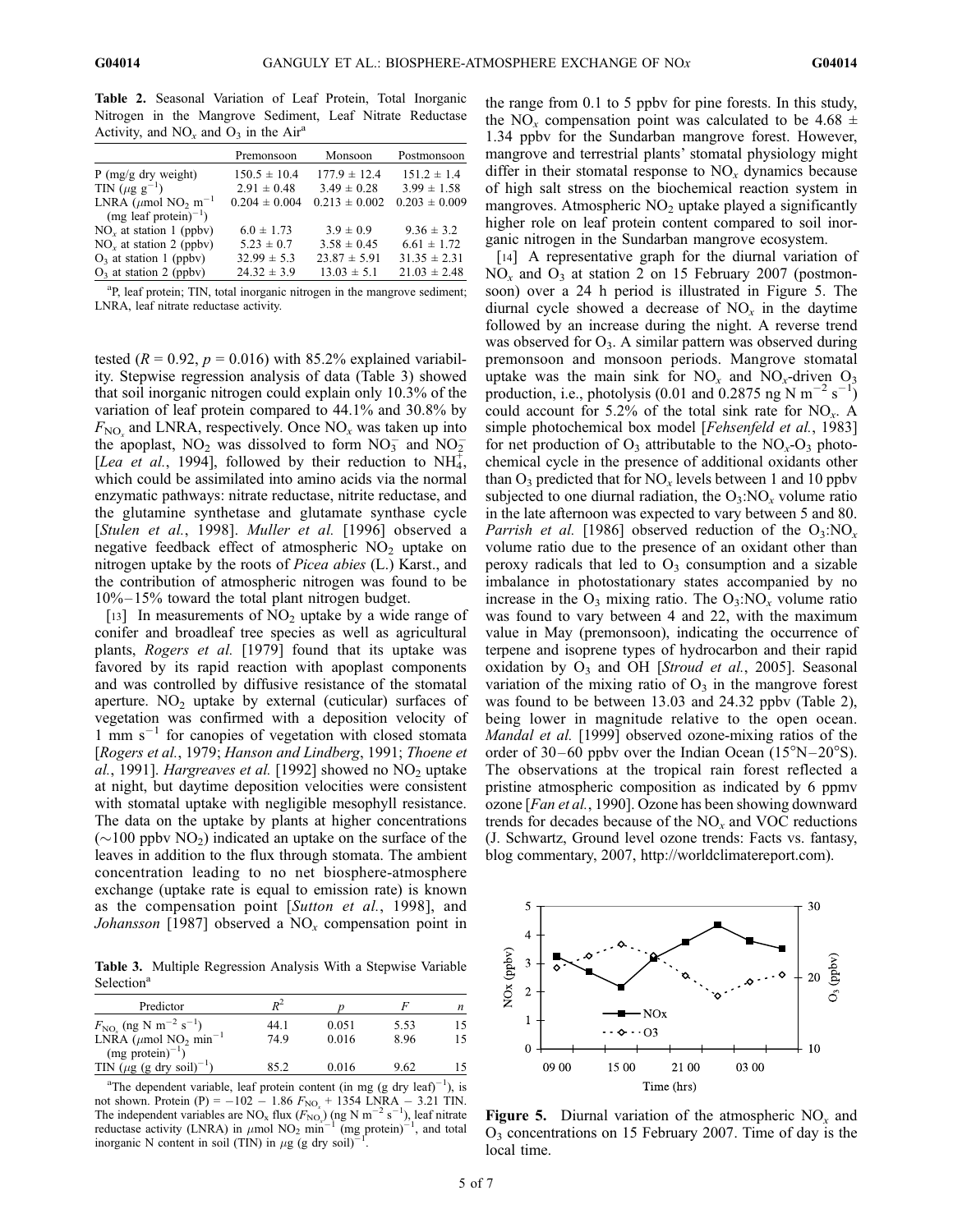[15] *Chatterjee et al.* [2006] observed sulfate aerosol loading with a rate of 0.19  $\mu$ g m<sup>-2</sup> s<sup>-1</sup> in January (postmonsoon) to 4.29  $\mu$ g m<sup>-2</sup> s<sup>-1</sup> in April (premonsoon) at the land-ocean boundary condition of the Sundarban mangrove forest, and mean concentrations of water-soluble nitrate ions were found to be  $1.55 \pm 1.13$ ,  $1.52 \pm 1.61$ , and  $0.66 \pm 1.61$ 1.13  $\mu$ g m $^{-3}$  in coarse, accumulation, and nucleation modes, respectively. Further oxidation of  $NO<sub>2</sub>$  by reaction with  $O_3$  to form a [NO<sub>3</sub>.] radical and its subsequent reaction with  $NO<sub>2</sub>$  to form  $N<sub>2</sub>O<sub>5</sub>$ , followed by its hydrolysis to  $HNO<sub>3</sub>$  over an aerosol surface, could also decrease the  $O<sub>3</sub>$ mixing ratio. *Tie et al.* [2003] observed reduction of NO*<sup>x</sup>* in winter due to the  $N_2O_5$  hydrolysis on sulfate aerosol with a decrease of  $O_3$ .

[16] Consequences on the  $O_3$  and its precursor,  $NO_x$ concentrations, were examined in the absence of a mangrove forest. *Dutta et al.* [2009] measured nocturnal variations of  $NO_x$  in the ambient air of Kolkata ( $\sim$ 150 km north of the study area) at three sites and observed considerably higher NO<sub>x</sub> in daytime (average of 18.27–48.29  $\mu$ g m<sup>-3</sup>) relative to nighttime (average of 9.13–35.62  $\mu$ g m<sup>-3</sup>) because of emissions from greater vehicular movement. *Schnell et al.* [2009] observed an increase of ozone concentrations from 10 to 30 ppbv at night to >140 ppbv before noon in rural sites (Wyoming, United States) during winter when high concentrations of  $O_3$  precursors developed under inversion conditions of the atmosphere at night.

### 5. Conclusion

[17] Five major conclusions have been drawn as a result of our research.

[18] 1. During the postmonsoon period, mangroves remain active when their stomata are open during daylight and uptake of  $NO<sub>2</sub>$  takes place.

[19] 2. Differences in seasonal and diurnal variations between  $NO<sub>x</sub>$  and  $O<sub>3</sub>$  occur during premonsoon, monsoon, and postmonsoon seasons.

[20] 3) Correlation between leaf protein, NO*<sup>x</sup>* flux, and total soil inorganic nitrogen suggests that mangroves could absorb nitrogen from both the soil and the atmosphere.

[21] 4) A  $CO_2$ -induced increase in plant primary productivity may enhance soil nitrogen and phosphorus utilization, driving mangrove areas with tight nutrient budgets to nitrogen and phosphorus limitation. Environmental changes such as temperature, sea level, and rainfall are expected with rising concentrations of  $CO<sub>2</sub>$ , and the relative importance of the  $CO<sub>2</sub>$  effect on  $NO<sub>x</sub>$  uptake needs to be further assessed in the context of the impact of future climate change on mangrove environments.

[22] 5) Further, ground level  $O_3$  is expected to rise during the 21st century, affecting plant growth and  $CO<sub>2</sub>$  uptake, which could exacerbate  $CO<sub>2</sub>$ -induced greenhouse warming [*Sitch et al.*, 2007]. This study shows that mangroves could use atmospheric  $NO<sub>x</sub>$  as a source of nitrogen other than soil and are expected to show increasing responses to rising  $CO<sub>2</sub>$ . This could keep ground level  $O<sub>3</sub>$  low, with less probability that stunted plant growth would affect  $CO<sub>2</sub>$ absorption.

[23] **Acknowledgments.** D.G. is indebted to the University Grants Commission (UGC), government of India, for providing fellowship. Financial assistance from the Department of Science and Technology, government of India, for providing funds under the FIST program is gratefully acknowledged. Thanks are also due to the Sundarban Biosphere Reserve and Divisional Forest Office, government of West Bengal, for giving permissions to carry out the experiments. We are grateful to the peer reviewers for their helpful and constructive criticism.

#### References

- Andreae, M. O. (2002), Humanity: Passenger or pilot on Spaceship Earth?, *Global Change Newsl.*, *52*, 2 – 7.
- Andreae, M. O., and P. J. Crutzen (1997), Atmospheric aerosols: Biogeochemical sources and role in atmospheric chemistry, *Science*, *276*, 1052 – 1058, doi:10.1126/science.276.5315.1052.
- APHA Intersociety Committee (1977), Ambient air: Inorganic nitrogen compounds and oxidants, in *Methods of Air Sampling and Analysis*, 2nd ed., edited by M. Katz, pp. 511-542, Am. Public Health Assoc., Washington, D. C.
- Barr, D., J. G. Barr, J. D. Fuentes, J. C. Zieman, T. Grahl, and D. Childers (2005), Seasonal controls on energy partitioning patterns of a mangrove forest, paper presented at 2005 FCE LTER All Scientists Meeting, Fla. Coastal Everglades Long Term Ecol. Res., Coral Gables, Fla., 25 – 26 March.
- Barrett, K. (1998), Oceanic ammonia emissions in Europe and their transboundary fluxes, *Atmos. Environ.*, *32*, 381 – 391, doi:10.1016/S1352- 2310(97)00279-3.
- Chatterjee, A., C. Dutta, S. Sen, K. Ghosh, N. Biswas, D. Ganguly, and T. K. Jana (2006), Formation, transformation, and removal of aerosol over a tropical mangrove forest, *J. Geophys. Res.*, *111*, D24302, doi:10.1029/2006JD007144.
- Christian, G. D. (2001), *Analytical Chemistry*, 5th ed., John Wiley, New York.
- Crawford, N. M. (2006), Mechanisms for nitric oxide synthesis in plants, *J. Exp. Bot.*, *57*(3), 471 – 478, doi:10.1093/jxb/erj050.
- Dutta, C., D. Som, A. Chatterjee, A. K. Mukherjee, T. K. Jana, and S. Sen (2009), Mixing ratios of carbonyls and BTEX in ambient air of Kolkata, India and their associated health risk, *Environ. Monit. Assess.*, *148*, 97 – 107, doi:10.1007/s10661-007-0142-0.
- Eugster, W., and R. Hesterberg (1996), Transfer resistance of  $NO<sub>2</sub>$  determined from eddy correlation flux measurement over a litter meadow at a rural site on the Swiss plateau, *Atmos. Environ.*, *30*, 1247 – 1254, doi:10.1016/1352-2310(95)00418-1.
- Fan, S.-M., S. C. Wofsy, P. S. Bakwin, D. J. Jacob, and D. R. Fitzjarrald (1990), Atmosphere-biosphere exchange of  $CO<sub>2</sub>$  and  $O<sub>3</sub>$  in the central Amazon forest, *J. Geophys. Res.*, *95*, 16,851 – 16,864, doi:10.1029/ JD095iD10p16851.
- Fehsenfeld, F. C., M. J. Bollinger, S. C. Liu, D. D. Parrish, M. McFarland, M. Trainer, D. Kley, P. C. Murphy, D. L. Albritton, and D. H. Lenschow (1983), A study of ozone in the Colorado mountains, *J. Atmos. Chem.*, *1*, 87 – 105, doi:10.1007/BF00113981.
- Fowler, D., C. Flechard, U. Skiba, M. Coyle, and J. N. Cape (1998), The atmospheric budget of oxidized nitrogen and its role in ozone formation and deposition, *New Phytol.*, *139*, 11 – 23, doi:10.1046/j.1469-8137. 1998.00167.x.
- Ganguly, D., M. Dey, S. K. Mondal, T. K. De, and T. K. Jana (2008), Energy dynamics and its implication to biosphere-atmosphere exchange of CO2, H2O and CH<sup>4</sup> in tropical mangrove forest canopy, *Atmos. Environ.*, *42*, 4172 – 4184, doi:10.1016/j.atmosenv.2008.01.022.
- Golder, D. G. (1972), Relations among stability parameters in the surface layer, *Boundary Layer Meteorol.*, *3*, 47 – 58, doi:10.1007/BF00769106.
- Hageman, R. H., and A. J. Reed (1980), Nitrate reductase from higher plants, in *Photosynthesis*, part C, *Photosynthesis and Nitrogen Fixation*, edited by A. San Pietro, Methods Enzymol., 69, 270-280.
- Hanson, P. J., and S. E. Lindberg (1991), Dry deposition of reactive nitrogen compounds: A review of leaf, canopy and non-foliar measurements, *Atmos. Environ., Part A*, *25*, 1615 – 1634.
- Hargreaves, K. J., D. Fowler, R. L. Storeton-West, and J. H. Duyzer (1992), The exchange of nitric oxide, nitrogen dioxide and ozone between pasture and the atmosphere, *Environ. Pollut.*, *75*, 53 – 59, doi:10.1016/0269- 7491(92)90056-G.
- Hauser, T. R., and D. W. Bradley (1966), Specific spectrophotometric determination of ozone in the atmosphere using 1,2-di- (4-pyridyl)ethylene, *Anal. Chem.*, *38*(11), 1529 – 1532, doi:10.1021/ac60243a018.
- Hicks, B. B. (1989), Regional extrapolation: Vegetation-atmosphere approach, in *Exchange of Trace Gases Between Terrestrial Ecosystems and the Atmosphere*, edited by M. O. Andreae and D. S. Schimel, pp. 109 – 118, John Wiley, New York.
- Hill, A. C. (1971), Vegetation: A sink for atmospheric pollutants, *J. Air Pollut. Control Assoc.*, *21*, 341 – 346.
- Hufton, C. A., R. T. Besford, and A. R. Wellburn (1996), Effect of NO (+NO<sup>2</sup> ) pollution on growth, nitrate reductase activities and associated